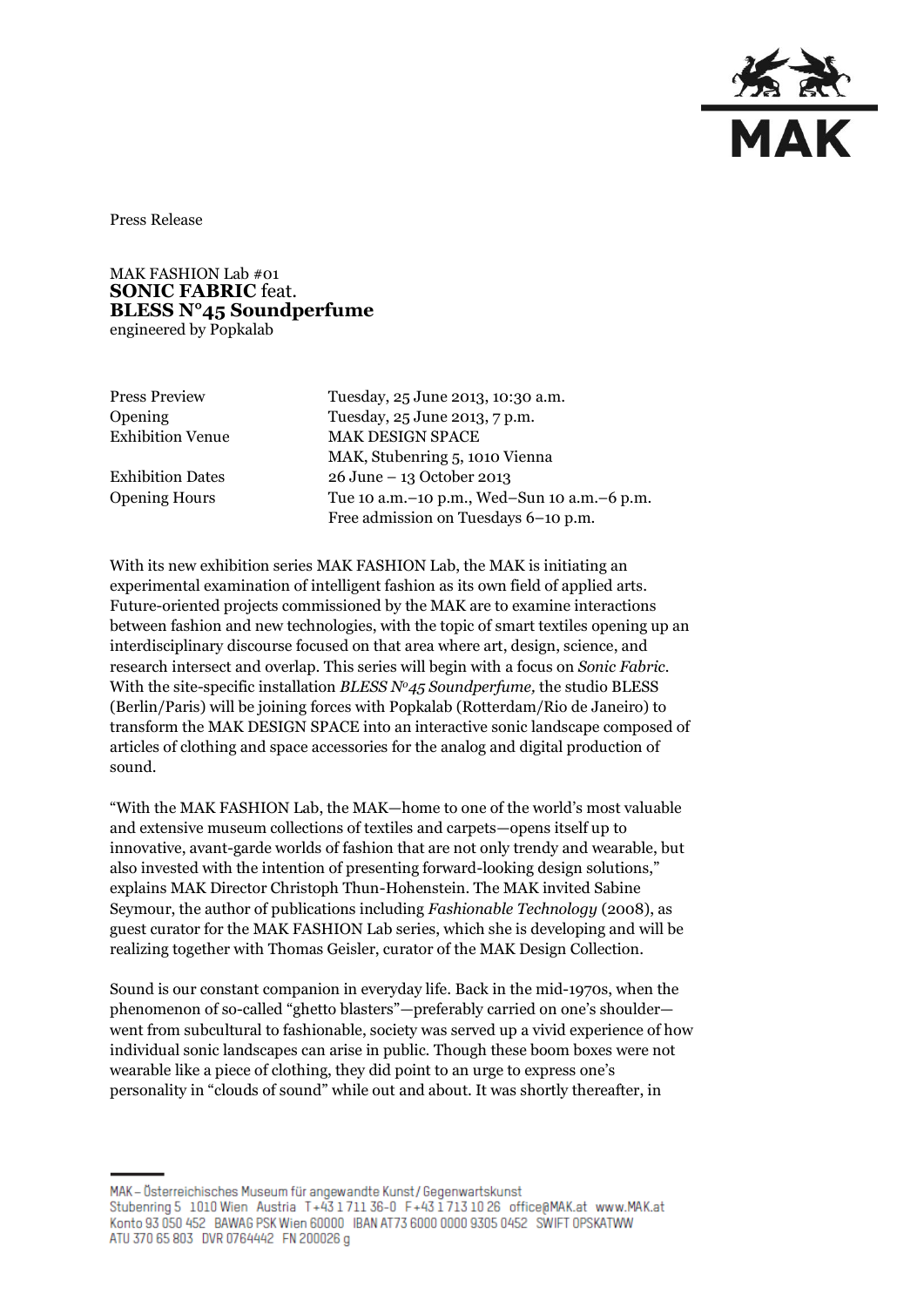

1979, that Sony laid the cornerstone for the boom of truly wearable music with the introduction of its Walkman to the market. And nowadays, every smartphone is capable of playing music in the digital MP3 format.

The experimental installation *BLESS No45 Soundperfume* takes on the following question: "How do you want to sound?" For this project, the fashion and design studio BLESS, founded by Ines Kaag (Berlin) and Desiree Heiss (Paris) in 1997, has for the first time devoted itself to technological intelligence that can be worn on the body, with the caveat that the technology employed should never be allowed to co-opt or have an aesthetically determining influence on the clothing itself. Together with the design studio Popkalab, which was founded by Ricardo O'Nascimento and specializes in interactive media, BLESS has developed three new works in which the body and space accessories from their existing collection are lent a sonic dimension.

These BLESS works, made from classic high-end materials, emit individual mixes of ambient sound that lend audible expression to their users' personalities. What is exceptional about this project is the fact that BLESS's textile accessories, in order to become instruments, require interplay with their wearers—be it via patterns of motion or the ways in which they are worn. The result is a personalized sonic ambience, an individualized sonic perfume. Visitors are invited to experiment on their own, creating individual sound mixes by wearing shoes that record and play back noises with a built-in delay. The "sonic confusion" thus created serves to break through well-practiced listening patterns, with wearers feeling as if they were walking while standing still. The "composing scarf," on the other hand, allows its wearer to create a specific sonic work by manipulating its various closures.

BLESS will integrate these articles of clothing into a site-adapted curtain consisting of sound objects and collection pieces that can be played by visitors much like one would play a harp. And a hammock, repurposed to become the ultimate musical and performance tool, will emit sounds in response to the manipulation of its large pillows, thereby expanding the sonic experience by a spatial dimension. This unusual display piece, which is likewise to be "played" by the visitors, will see its first public demonstration at the opening of a MAK NITE Lab in the MAK Columned Main Hall.

A look into the artistic research behind *SONIC FABRIC* is to be provided by video collages from all manner of projects that explore the interaction between sound, textiles and bodies. These include this exhibition's namesake *Sonic Fabric* (2007), developed by sound and conceptual artist Alyce Santoro; this was one of the very first projects to combine sound and textiles, and it featured old, recycled cassette tapes woven into polyester yarn to create a "playable" fabric. Also on display will be playful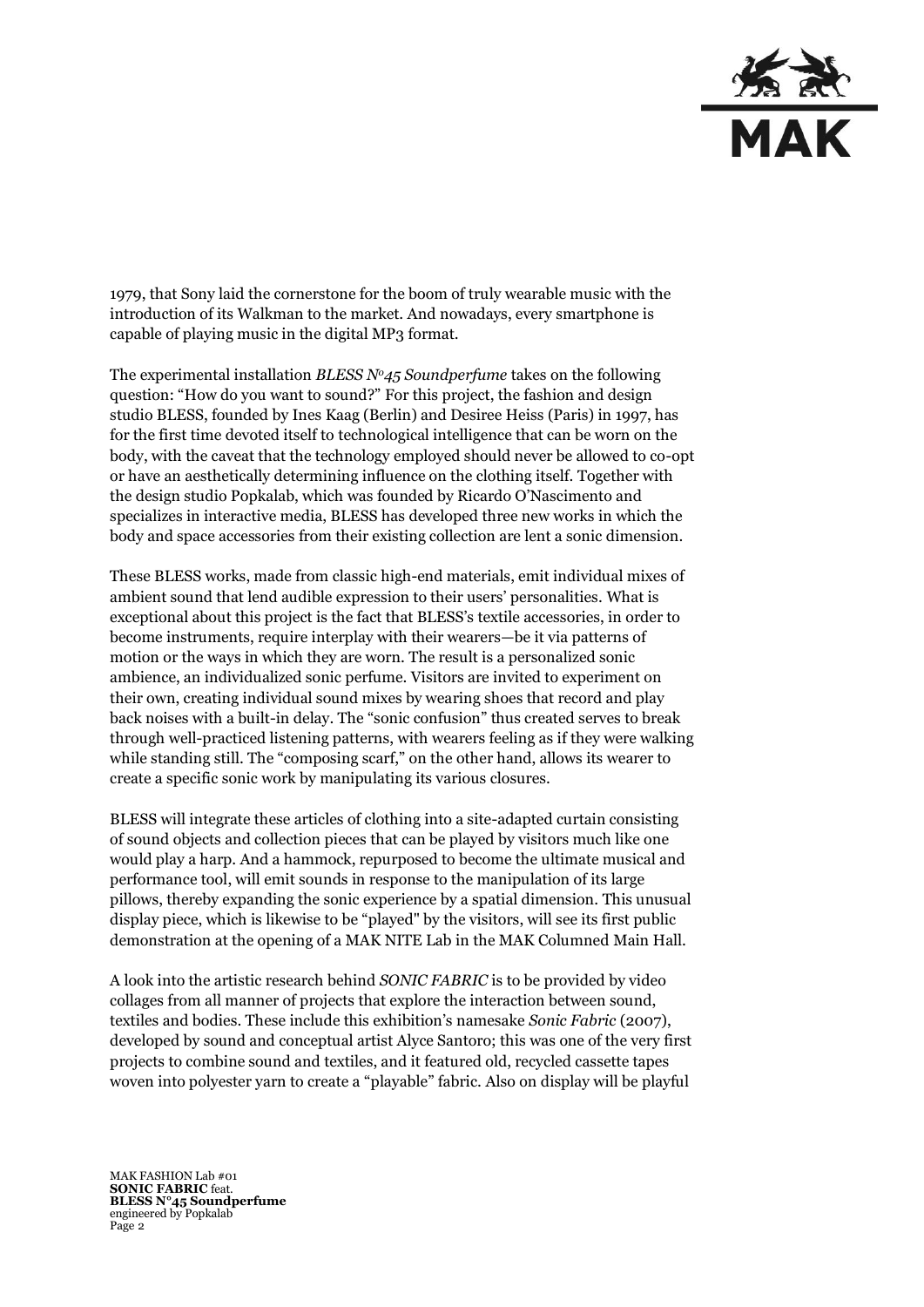

product developments for Nike and Adidas that allow the use of sneakers to create individual beats.

Sabine Seymour does research on "next-generation wearables" and on the intertwining of aesthetics and functionality. A trendsetting, unconventional thinker with a holistic outlook, she is the author of the bestselling book *Fashionable Technology. The Intersection of Design, Fashion, Science, and Technology* (2008) and *Functional Aesthetics* (2010), as well as an editorial review board member for the *International Journal of Mobile Human Computer Interaction* (Hershey, US) and the *Journal of Textile Design Research and Practice* (London). Seymour, who has received numerous grants and awards including the Michael Kalil Endowment for Smart Design Fellowship in 2010, is director of the Fashionable Technology Lab at Parsons The New School for Design (New York), co-chairs the Rockefeller Foundation Grant-funded project Computational Fashion at Eyebeam Art and Technology Center (New York), is a visiting professor at Aalto University (Helsinki), and serves as Chief Creative Officer of her own company Moondial (moondial.com).

The works by BLESS, which will be shown for the first time and offer an entirely new wearing experience, underline the laboratory-like character of the MAK FASHION Lab, which is meant to provide impulses for visionary new approaches and developments in the technological and scientific fields. And despite its experimental character, this Lab's impulses are also meant to benefit the fashion and design industries. For this reason, the cooperative program *design<sup>&</sup>gt; new strategies* of the MAK and *departure –* The Creative Agency of the City of Vienna will be holding a modular impulse workshop led by Sabine Seymour and involving the participating artists and technologists on 26 and 27 June 2013. This workshop is intended above all to encourage the domestic fashion, textile and technology industries' adoption of innovative and interdisciplinary development and production processes. (Details at departure.at)

Further information on BLESS and Popkalab can be found at [bless-service.de](http://www.bless-service.de/) and popkalab.com.

For details on the participatory events, workshops, and the MAK FASHION Lab Blog, please see fashion.MAK.at.

Press photos are available for download at MAK.at/press.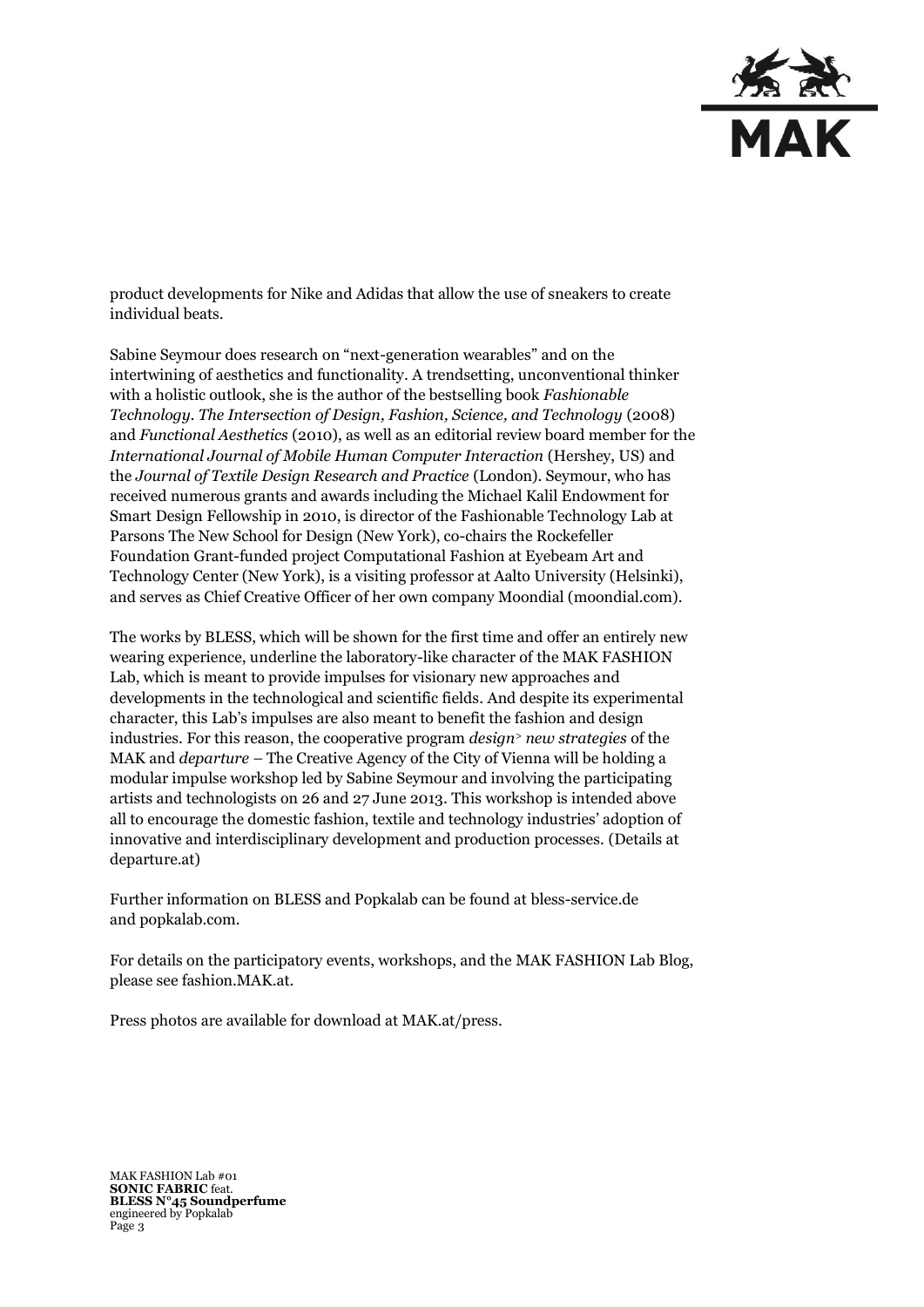

Press Data Sheet

## MAK FASHION Lab #01 **SONIC FABRIC** feat. **BLESS N°45 Soundperfume**  engineered by Popkalab

| <b>Press Preview</b>      | Tuesday, 25 June 2013, 10:30 a.m.                    |
|---------------------------|------------------------------------------------------|
| Opening                   | Tuesday, 25 June 2013, 7 p.m.                        |
| <b>Exhibition Venue</b>   | <b>MAK DESIGN SPACE</b>                              |
|                           | MAK, Stubenring 5, 1010 Vienna                       |
| <b>Exhibition Dates</b>   | 26 June - 13 October 2013                            |
| <b>Opening Hours</b>      | Tue 10 a.m. - 10 p.m., Wed-Sun 10 a.m. - 6 p.m.      |
|                           | Free admission on Tuesdays 6-10 p.m.                 |
| <b>Guest Curator</b>      | Sabine Seymour                                       |
| Curator                   | Thomas Geisler, Curator, MAK Design Collection       |
| Scholarly consulting:     | Barbara Karl, Curator, MAK Textiles and Carpets      |
|                           | Collection                                           |
| <b>MAK Admission</b>      | € 7.90 / reduced € 5.50 / family ticket € 11         |
|                           | Free admission for children and teens up to 19       |
| <b>MAK NITE Lab</b>       | <b>SONIC FABRIC feat.</b>                            |
|                           | BLESS N°45 Soundperfume                              |
|                           | engineered by Popkalab                               |
|                           | Tuesday, 25 June 2013, following the                 |
|                           | exhibition opening                                   |
|                           | <b>MAK Columned Main Hall</b>                        |
| <b>Supporting Program</b> | Wednesday, 26 June 2013, 5 p.m.                      |
|                           | Artists' talk and demonstration with Desiree Heiss & |
|                           | Ines Kaag (BLESS), Ricardo O'Nascimento              |
|                           | (Popkalab) and Guest Curator Sabine Seymour          |
|                           | (held in English)                                    |
|                           | Thursday, 10 October 2013, 5 p.m.                    |
|                           | Curator-guided tour led by Thomas Geisler,           |
|                           | <b>Curator, MAK Design Collection</b>                |
|                           | (held in German)                                     |